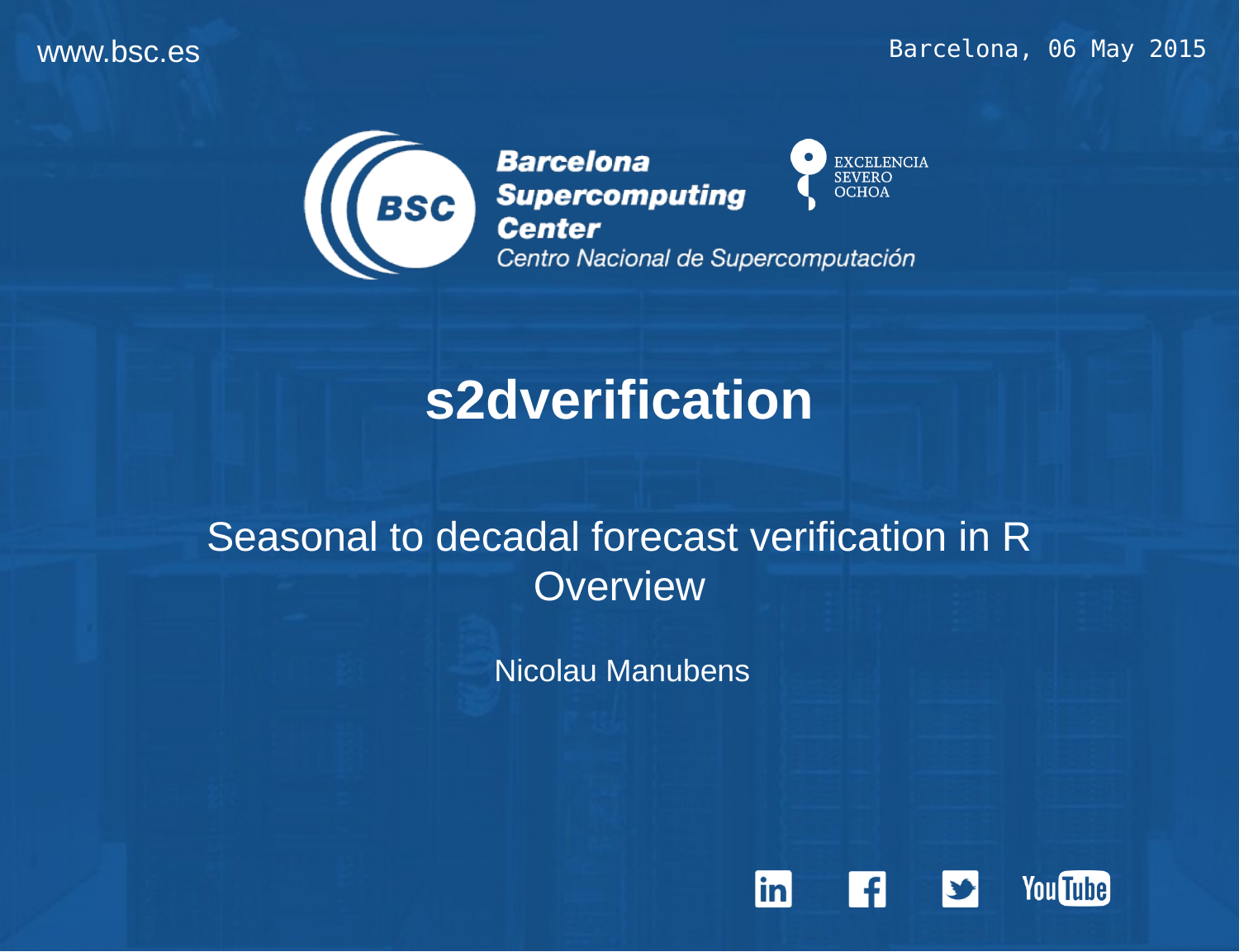

## • Outline

- Introduction
- Module diagram
- Example of use
- BigData issues
- BigData approaches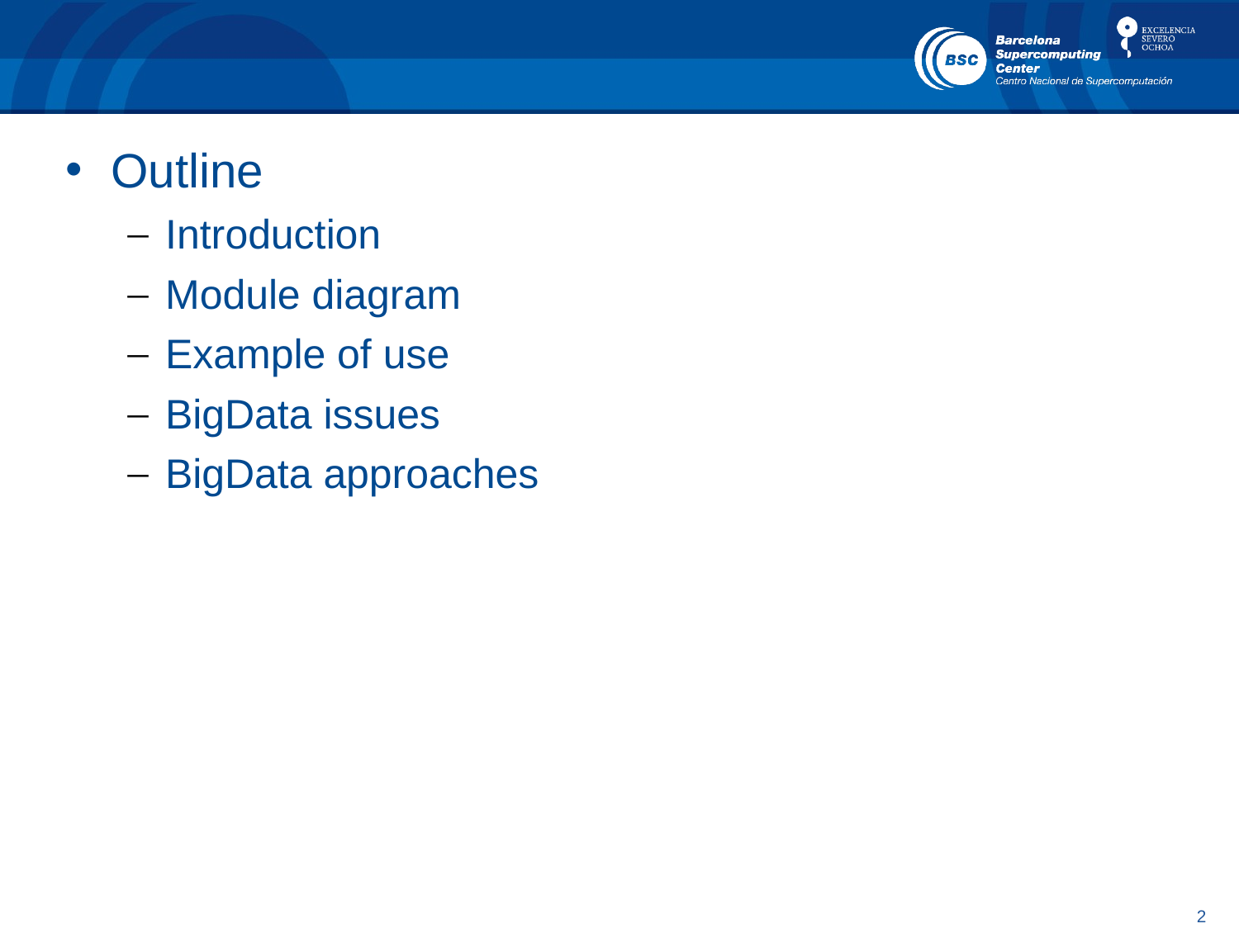

- **Introduction** 
	- **Forecast verification**: evaluating model performance by comparing its output with observational data.
	- **s2dverification** (seasonal to decadal verification) is an R package that gathers various forecast verification tools coded by scientists, aiming to score models which run forecasts from a few seasons to few decades long.



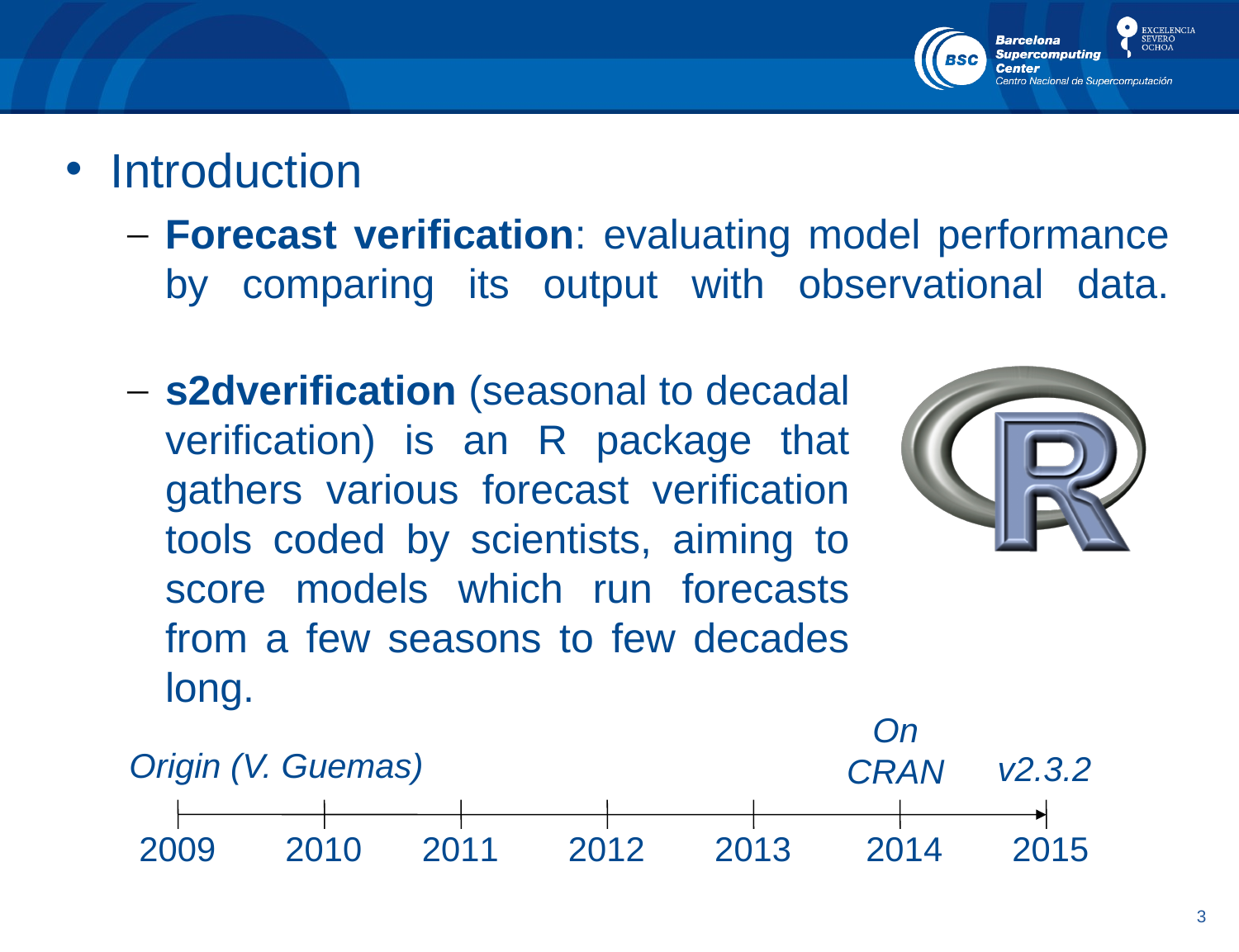

• Module diagram



**LOCAL STORAGE**



**ESGF NODE or OPeNDAP SERVER**



*Most time consuming: SCORES and DATA RETRIEVAL*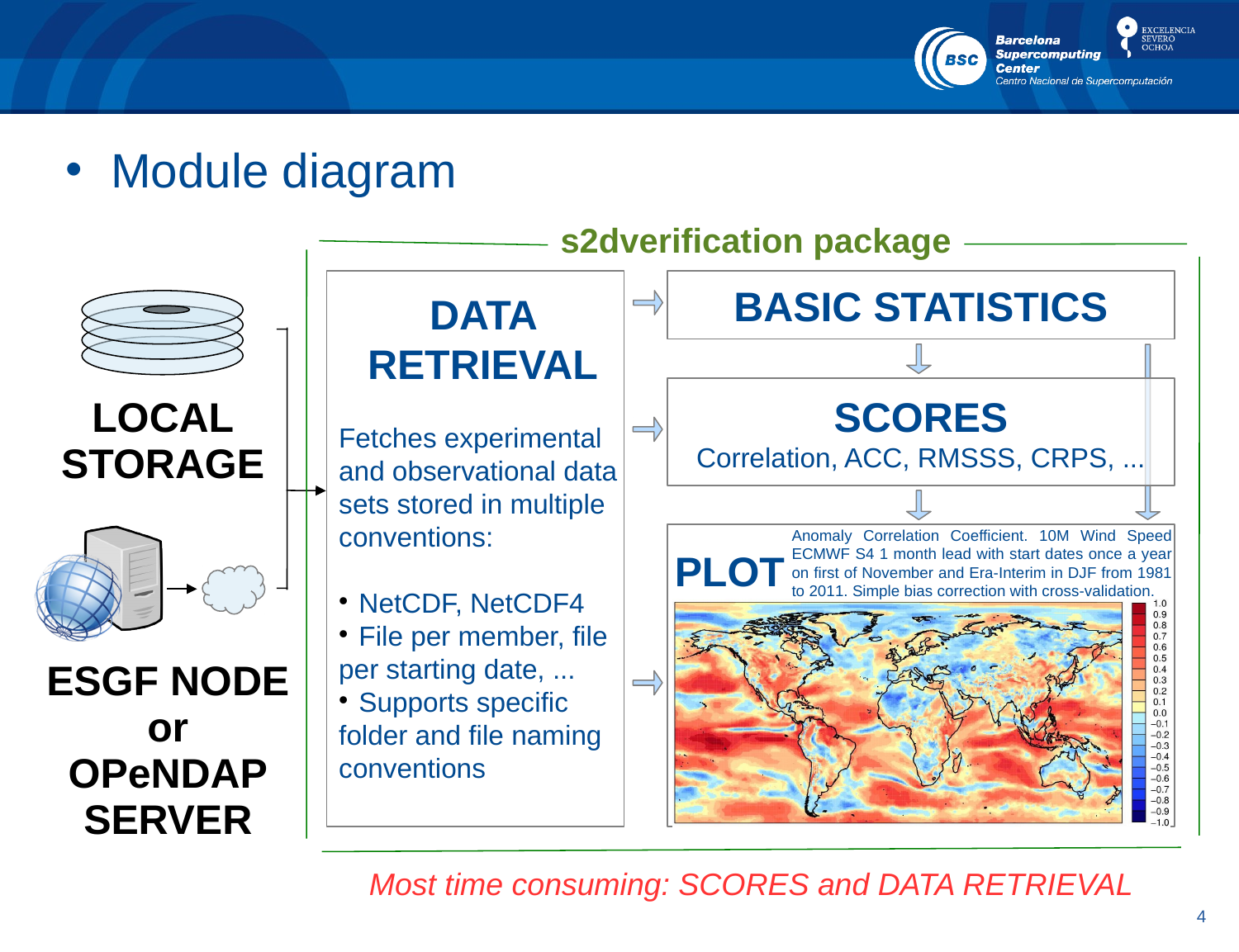

• Example of use

data <- Load('tas', exp = c('EnsEcmwfSeas', 'EnsMetfrSeas'),  $obs = c(′ERAint′)$ , nmember = 9,  $sdates = paste(1979:2005, '0501', sep = ''''),$ leadtimemin = 2, leadtimemax = 4,  $l$  latmin = 35, latmax = 75,  $l$ onmin =  $-25$ ,  $l$ onmax = 70, storefreq  $=$  'monthly', output  $=$  'lonlat')

*Pick monthly 2-meter air temperature in J-J-A over Europe from ECMWF and Meteofrance ensemble experiments and from ERA-interim observation, from may 1st starting dates from 1979 to 2005.*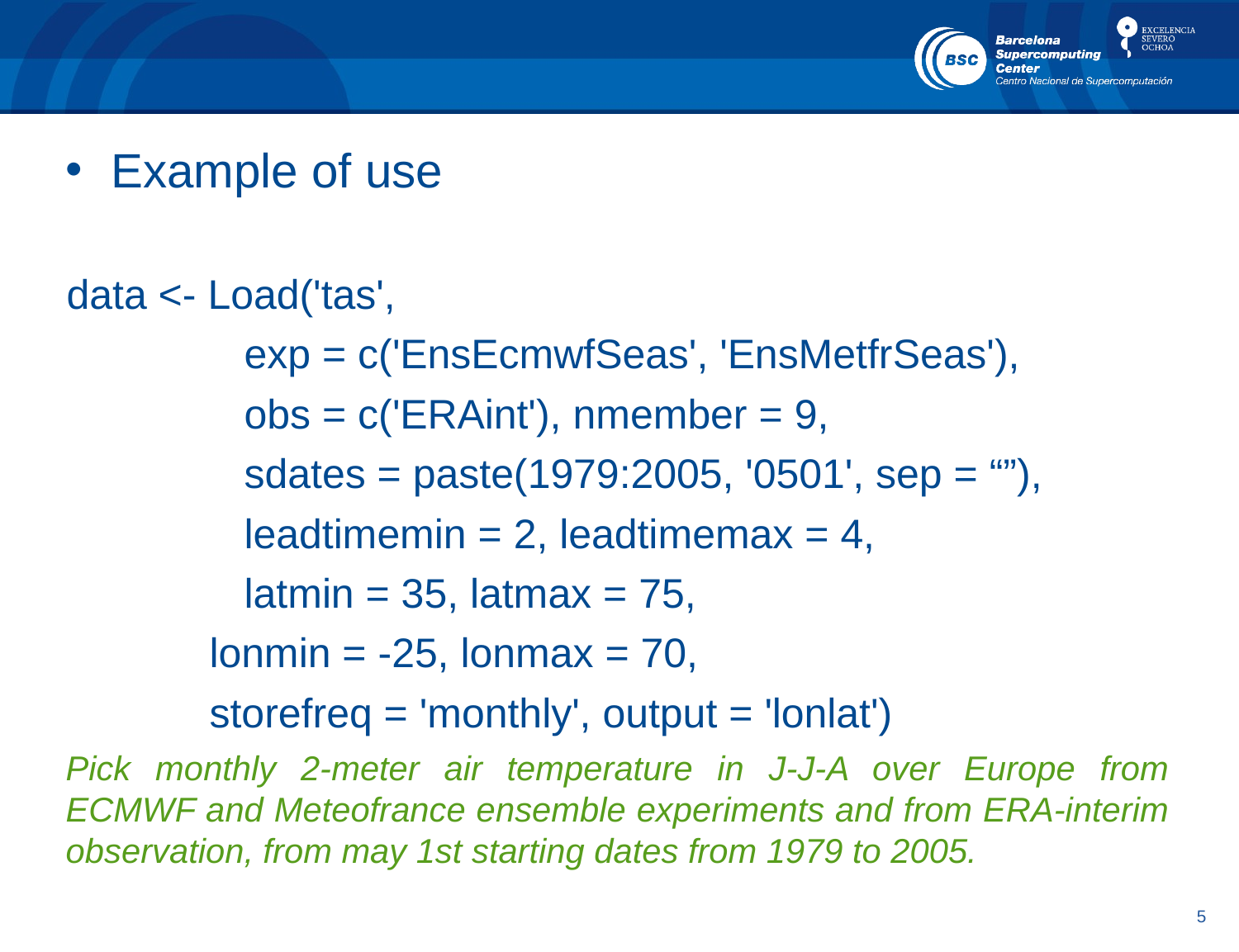

• Example of use

### meanModEnsSeas <- Mean1Dim(Mean1Dim(data\$mod, 4), 2) meanModObsSeas <- Mean1Dim(Mean1Dim(data\$obs, 4), 2)

*Average model and observational data along J-J-A (4th dimension) for all starting dates, and then average all models and observations across ensemble members.*

#### corr <- Corr(meanModEnsSeas, meanModObsSeas)

*Calculate the time correlation between each grid point in the model data and in the observational data.*

intervals  $\leq$  seq(-1, 1, length.out = 21)

PlotEquiMap(corr[1, 1, , ], data\$lon, data\$lat, brks = intervals)

PlotEquiMap(corr[2, 1, , ], data\$lon, data\$lat, brks = intervals)

*Plot a map of correlations in 1979-2005 between each experiment's and ERA-interim's data averaged in JJA and across ensemble members.*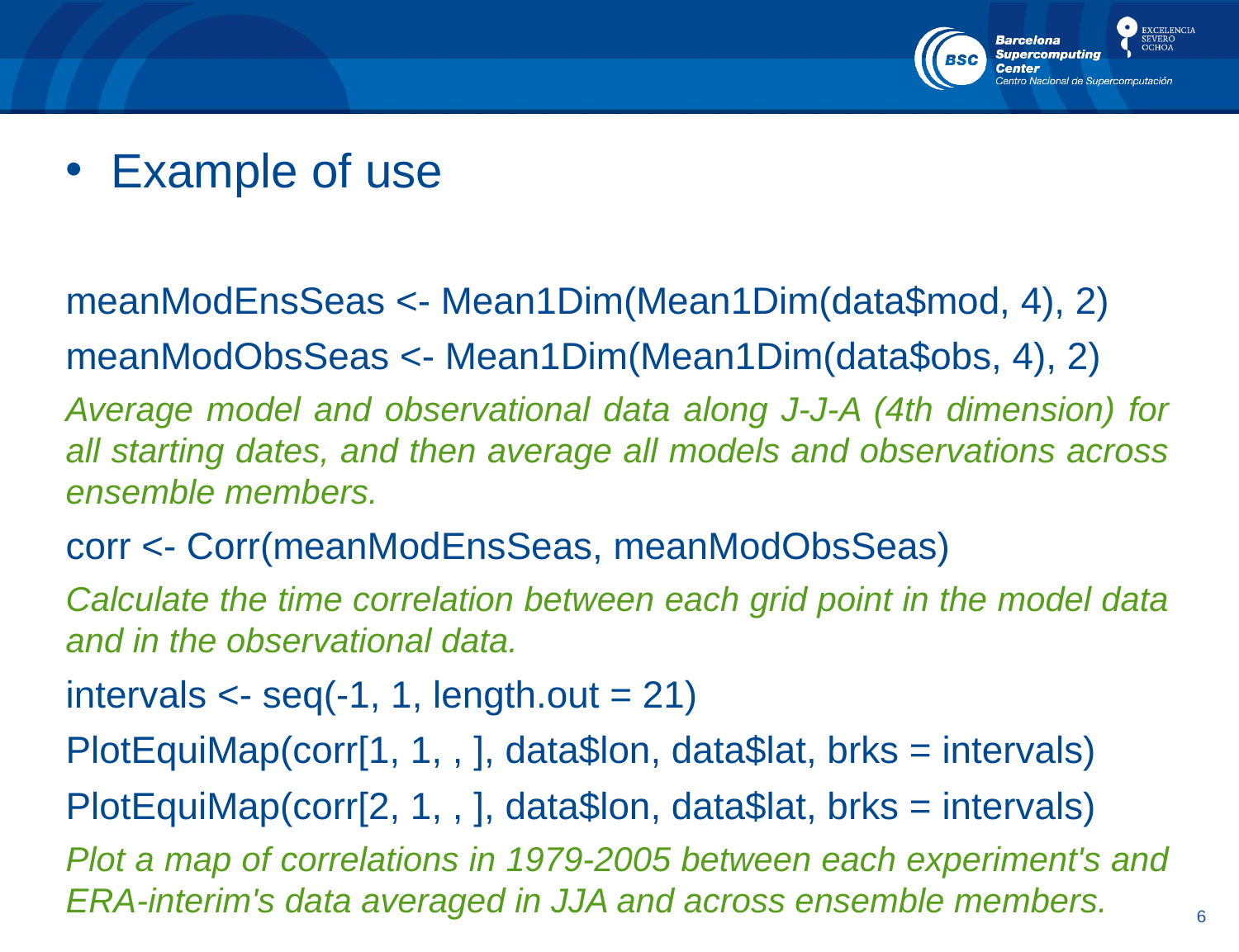

## • Example of use

ECMWF ensemble experiment and ERA-interim's 2-m temperature averaged along JJA and across members correlation in 1979-2005.



Meteofrance ensemble experiment and ERA-interim's 2-m temperature averaged along JJA and across members correlation in 1979-2005.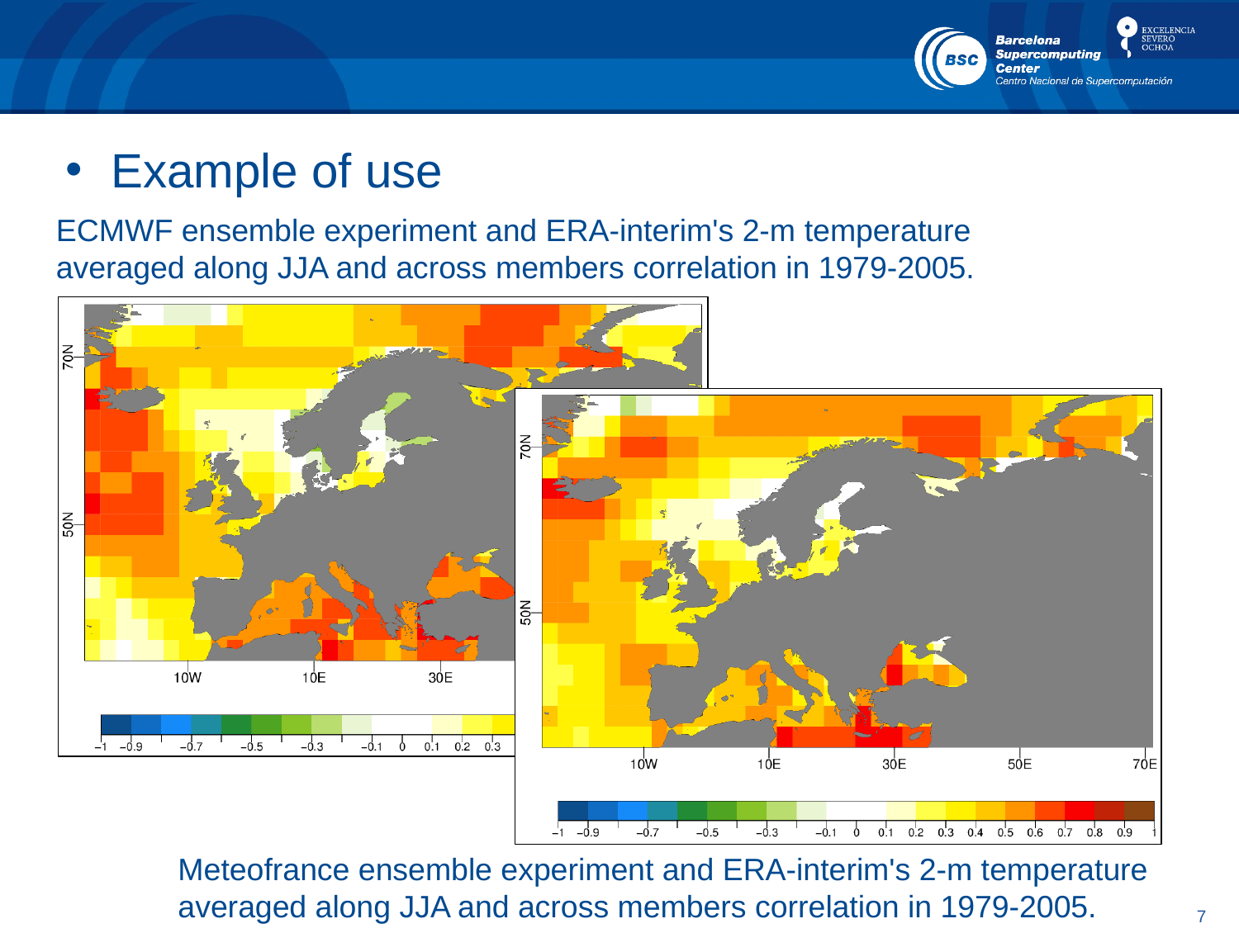

- BigData issues
	- **Computing time can raise** to several hours in score computation or data retrieval.
	- Involved data occupies in some cases far more than the **available main memory** and hangs the machine.
		- Example case:
		- $2 \times 9 \times 27 \times 3 \times 17 \times 39 \times 8$  bytes  $\rightarrow$  7.7 Mbyte
		- Usual case:
		- $5 \times 9 \times 27 \times 60 \times 73 \times 144 \times 8$  bytes  $\rightarrow 6.1$  Gbyte
		- Big case:
		- $1 \times 50 \times 36 \times 120 \times 144 \times 288 \times 8$  bytes  $\rightarrow 71.6$  Gbyte

(*n. of datasets* x *n. of members* x *starting dates* x lead-times x *latitudes* x *longitudes*)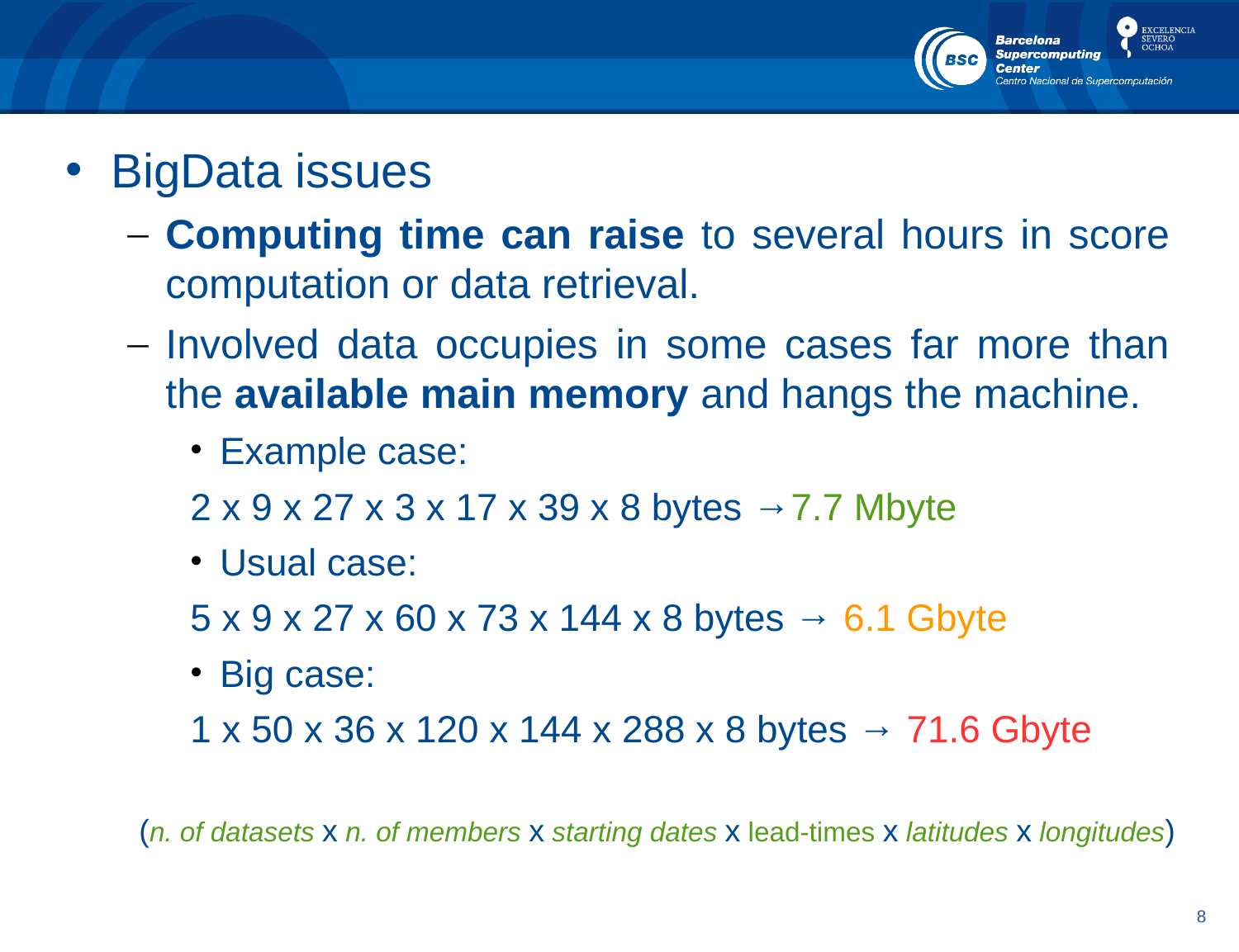

- BigData approaches
	- In progress
		- Avoid R memory duplications as much as possible.
		- Wrappers of Fortran functions are always faster.
		- Exploit multi-core.
	- Future work
		- Store active data in disk instead of main memory.
		- Parallelize verification tools to use on cluster.
		- Reduce R's default representation precision.